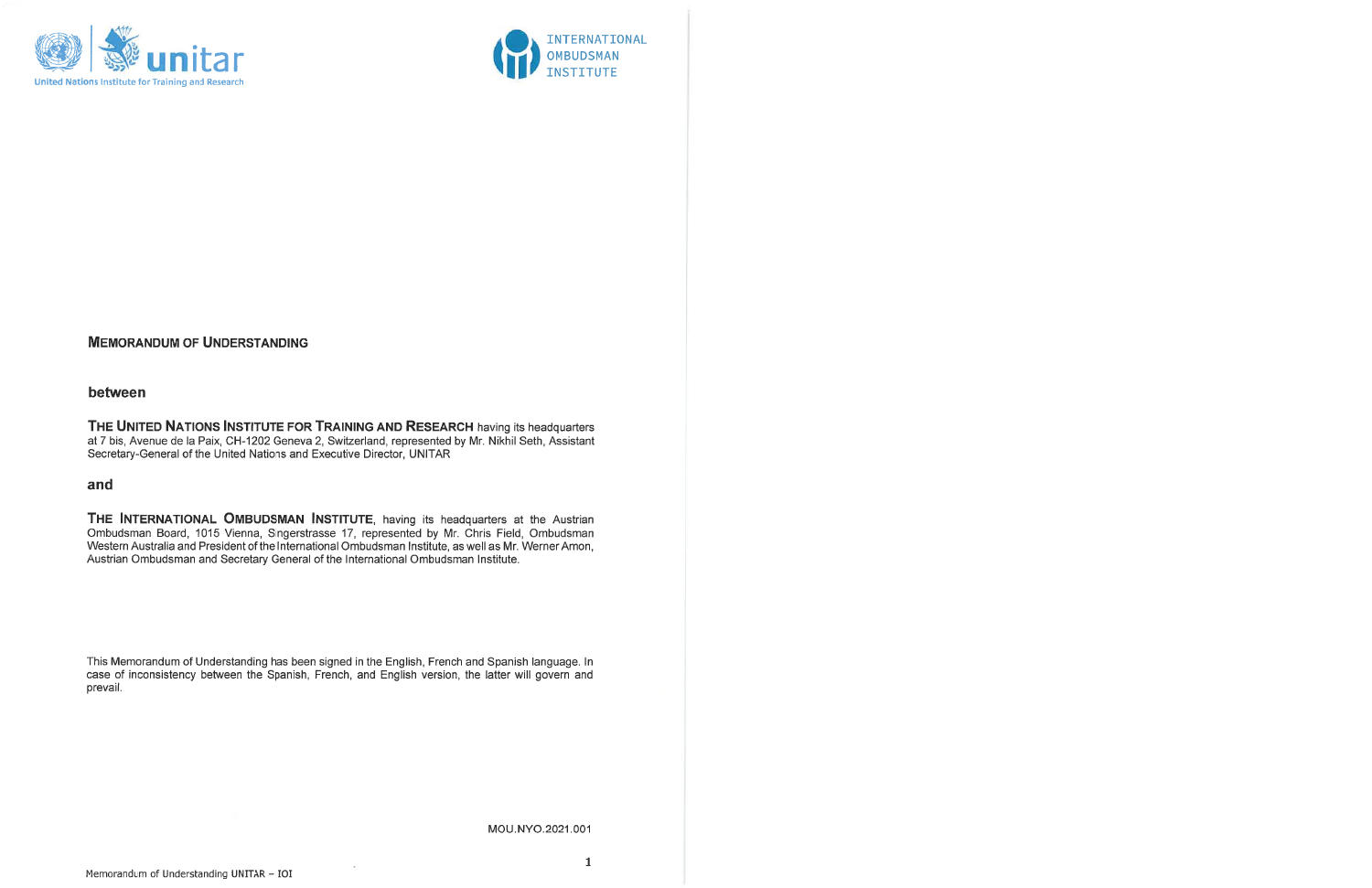WHEREAS the United Nations Institute for Training and Research (hereinafter referred to äs "UNITAR") is an autonomous body within the United Nations that was established in 1965 pursuant to a United Nations General Assembly resolution and is governed by a Board of Trustees, with the mission to develop the individual, institutional and organizational capacities of countries and other United Nations stakeholders through high quality learning solutions and related knowledge products and services to enhance decision-making and to support country-level action for overcoming global challenges;

WHEREAS the International Ombudsman Institute (hereinafter referred to as "IOI") is the only global organization for the cooperation of independent Ombudsman institutions, which promotes the Ombudsman concept, fosters cooperation among Ombudsman institutions worldwide, and enhances the capabilities of Ombudsman Offices through training and shared learning, with the mission to strengthen independent oversight mechanisms, to contribute to the protection of human rights, the adherence to the rule of law, effective democracies, administrative justice, procedural fairness, and transparent and accountable government actions;

WHEREAS UNITAR and the IOI (who may be referred to individually as the "Party" and collectively as the "Parties") share the common goals and objectives with regard to developing and strengthening institutional and organizational capacities by raising awareness and providing training and learning solutions;

NOW THEREFORE, based on mutual trust and in spirit of cooperation, the Parties hereby agree to the following:

#### Article I - Objectives

- 1. The objective of this Memorandum of Understanding (hereinafter referred to äs "MoU") is to provide a cooperative framework within which the Parties can develop and implement activities.
- 2. The Parties intend to utilize and leverage their existing resources and facilities for mutual benefit, and for the benefit of the activities' beneficiaries.

#### Article II - Scope and Extent of Cooperation

- 1. The Parties agree to jointly pursue cooperation based on their respective mandates, mission, goals, needs, expertise, networks and work programmes.
- 2. Forms of cooperation to be developed and implemented under this MoU may include, inter alia, the following:
	- a) Training, research and capacity development activities to empower Ombudsman institutions;
	- b) Information campaigns among Ombudsman institutions to familiarize them with the UN, its role, work, mechanisms, policies, programmes, etc.;
	- c) Information campaigns for UN bodies, UN representatives and UN member states, to gain a better understanding of the Ombudsman concept and the broad mandate of Ombudsman around the world;
	- d) Promote synergies between the UN and the 101 in the furtherance of promoting (i) Ombudsmanship, developing capacity and professionalism within the Ombudsman institution and generating quality knowledge and information in furtherance of good governance, the rule of law, and rights around the world; and (ii) the Strategie priorities of the UN in the realms of democracy, good governance, promoting and protecting human rights, transparency and administrative justice, election observations and peace and security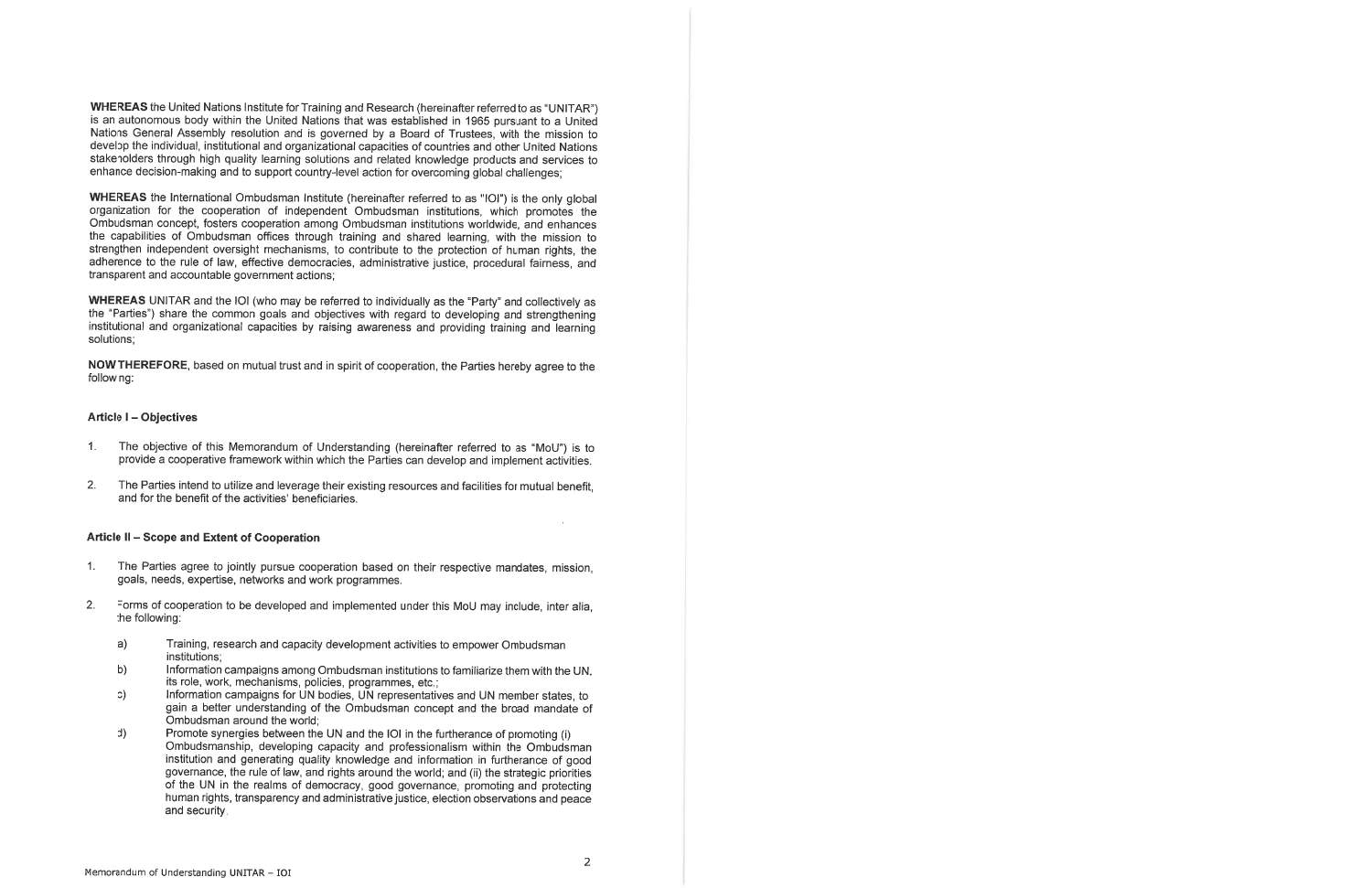### Article III - Thematic Areas of Work

- 1. As a first step towards achieving the overarching objective mentioned above the Parties have identified thematic areas to explore for collaboration, which can reasonably be expected to be realized in the framework of this MoU. They will be considered and complemented at any time when opportunities arise. They include, *inter alia*, the following:
	- a) Develop a guide to the UN Resolution on Ombudsman and Mediator institutions (A/RES/75/186) to promote further understanding of best practice for Ombudsman institutions;
	- b) Adapt the orientation courses on "Human Rights and the SDGs" from UNITAR Diplomatie Training Programme and offerthem to Ombudsman institutions dealing with the SDGs and the UN Agenda 2030;
	- c) Offer awareness campaigns and training within the UN to sensitize UN bodies, UN representatives and UN member states to the work, mandate and role of Ombudsman institutions, especially in the protection and promotion of human rights and good governance as key to curbing corruption and achieving sustainable development and human well-being.

### Article IV - Modalities for Cooperation

- 1. For every specific area of cooperation falling under this MoU, a specific agreement will be signed allowing the Parties to agree on technical and financial settings. Such agreements will include a detailed work programme and a breakdown of costs, and will indicate funding modalities.
- 2. The activities associated with the MoU shall be contingent upon the availability ofsufficient human and financial resources, and the Parties will jointly devise strategies for seeking resources to meet desired objectives.
- 3. The Parties shall designate representatives that will serve as primary contact for the implementation of this MoU. The primary contacts will manage institutional communications between the Parties. If necessary, thematic contacts designated as need arise will manage communication on Substantive issues.

UNITAR's Primary contact: Marco A. Suazo Head of Office UNITAR New York One United Nations Plaza Room DC1-603, New York, NY, 10017-3515 USA

IOI's Primary contact: Mr Meinhard Friedl, 101 Executive Director and Head of 101 General Secretariat Singerstrasse 17, P.O. Box 20 1015 Vienna Austria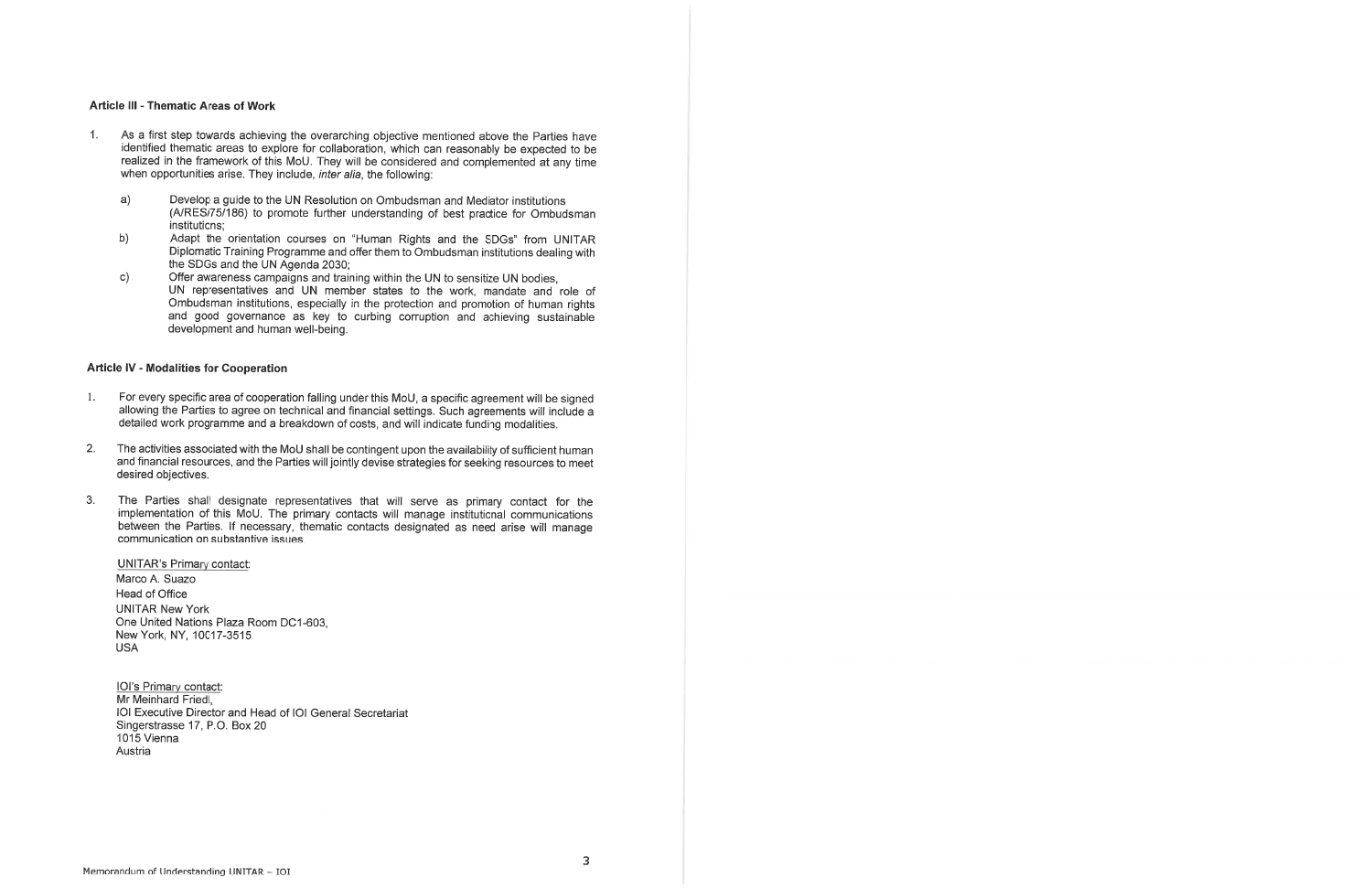### Article V - Use of Name and Emblem

- 1. Apart from the exclusive purpose of the execution of the clauses of this MoU, neither Party shall use the name, emblem, logo, trademark or any other elements of corporate identity to which the other Party holds the intellectual property rights or any abbreviation thereof, without the express prior written consent of the other Party in each case. In no event will the use of UNITAR/101 name, emblem, logo, and trademark be granted for commercial purposes.
- 2. The Parties acknowledge that they are familiar with each other's ideals and objectives, and recognize that UNITAR name and emblem may not be associated with any political or sectarian cause or otherwise used in a manner inconsistent with the status, reputation and neutrality of UNITAR orthe United Nations.

## Article VI - Entry into Force, Renewal and Termination

- 1. This MoU shall enter into force on the date of its last signature and will remain in force for three years.
- 2. This MoU may be amended by mutual written agreement ofthe Parties. Unless otherwise agreed, amendments may apply to any activities, which have not yet been implemented.
- 3. It can be renewed through a further MoU or through an exchange of letters.
- 4. It may be terminated by either Party on six months' written notice to the other Party. Such termination shall be without prejudice to a) the orderly completion ofany on-going activity and b) any other rights and obligations of the Parties accrued prior to termination.
- 5. This MoU may be executed in separate counterparts by each of the Parties, both such counterparts together constituting but one and the same instrument. Such counterparts may be exchanged by confirmed facsimile transmission or in portable document format by electronic mail.

### Article VII - Limitations

- 1. This MoU is not intended to be a legally binding document.
- 2. Nothing in or related to this MoU is intended to be a waiver, express or implied, of the privileges and immunities of the United Nations Institute for Training and Research or the United Nations under the terms of the 1946 Convention on the Privileges and Immunities of the United Nations.

#### Article VIII - Disputes

1. Any disputes between the Parties arising out of this MoU shall be settled amicably through negotiation. Any difference that may not be so settled shall be brought to the attention of the signatories of this MoU or duly authorized representatives of the Parties for final resolution.